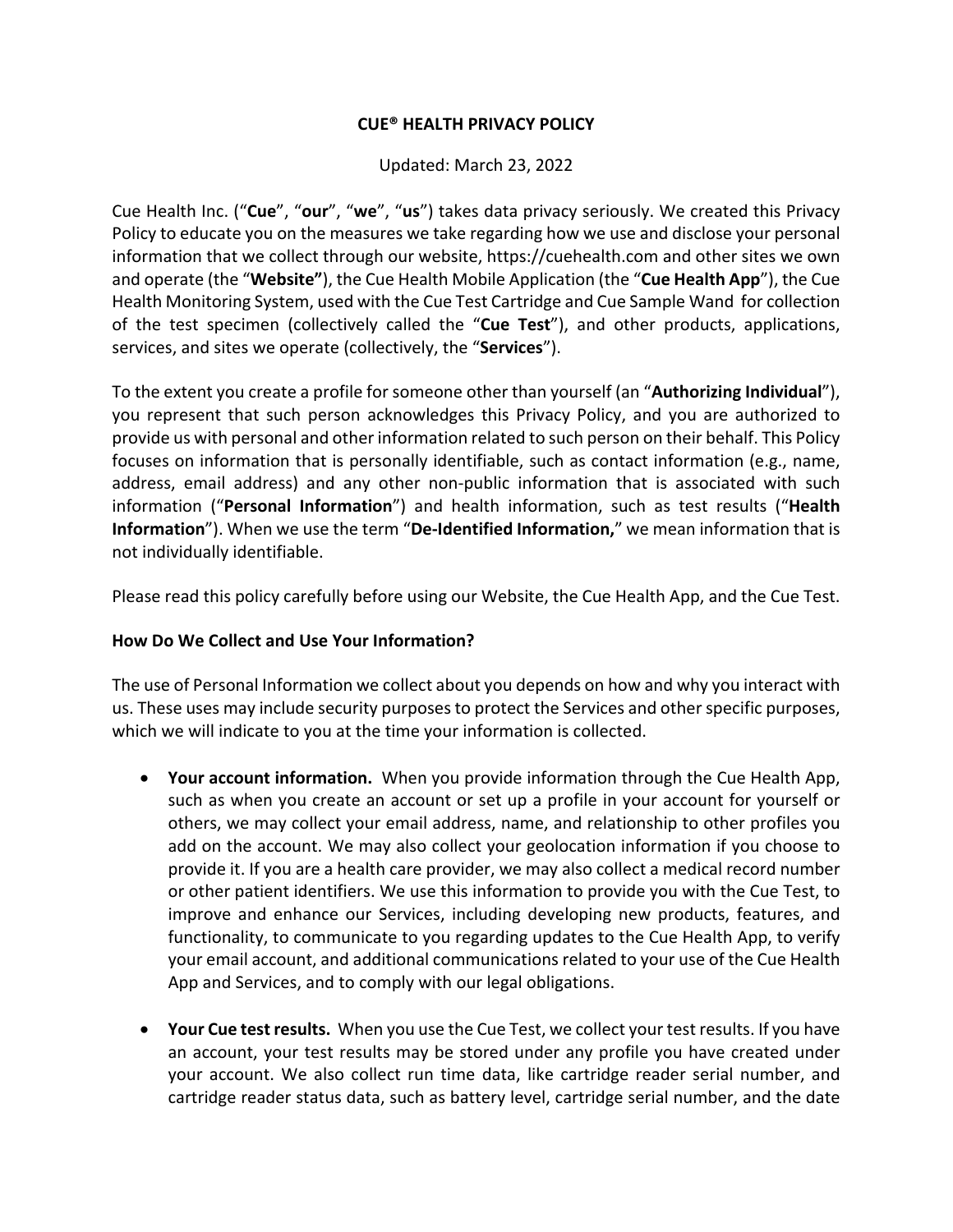and time you took the Cue Test. We collect this information to provide your test results, improve and enhance our Services, and to comply with our legal obligations.

- **Camera, Audio, Images & Video:** With your consent, the Cue Health App may access your mobile device's camera and audio for additional limited purposes and Cue Health App features. You may have the option to use these mobile device features to: 1) scan a QR code located on the Cue Health Monitoring system to match it to your profile in the Cue Health App; 2) scan a barcode, badge, or other code to confirm your identification, if your user account is associated with other services provided by Cue; 3) take and attach a photo to the user profile in the Cue Health App; 4) record and transmit audio and video using the microphone and camera for identity verification when using Supervised Testing and Virtual Care (in limited circumstances) with your consent; and 5) any other purpose as specified and with your consent.
- **Bluetooth:** The mobile application must access your mobile device's Bluetooth to connect and communicate with the Cue Health Reader in order to communicate your test results and test status to you in the Cue Health App.
- **SSID:** The mobile application uses SSID and WiFi to connect to the internet and for additional location capabilities described in this policy.
- **Files in media/ shared directories:** The mobile application uses the media on your mobile device and shared directories in order to add profile photos and save pdf results at your request.
- **Mobile device and technical information.** When you use the Cue Health App, we collect technical information such as the type of mobile device you use, your device-operating characteristics, a unique device identifier, location information, and other information about your session on the Cue Health App. We use this information to provide you with the Cue Health App and to improve and enhance our Services. We also use technologies, such crash logs, that provide mobile identifiers and details about your mobile device manufacturer and operating system, to collect technical information about your use of our Services that resulted in a crash or error. We use these tools to improve the quality of our service, including for storing user preferences, tracking user trends, and providing relevant advertising to you.
- **Customer service requests.** When you contact us, such as when you contact us through the Services to inquire about our products or obtain support for our products, we collect your name and email address. We use this information that you provide to us to respond to your inquiries and to tell you about new opportunities, products or services.
- **Device and geolocation information.** When you use our Website, we may collect information about how you use the Website and the device you use to access it. This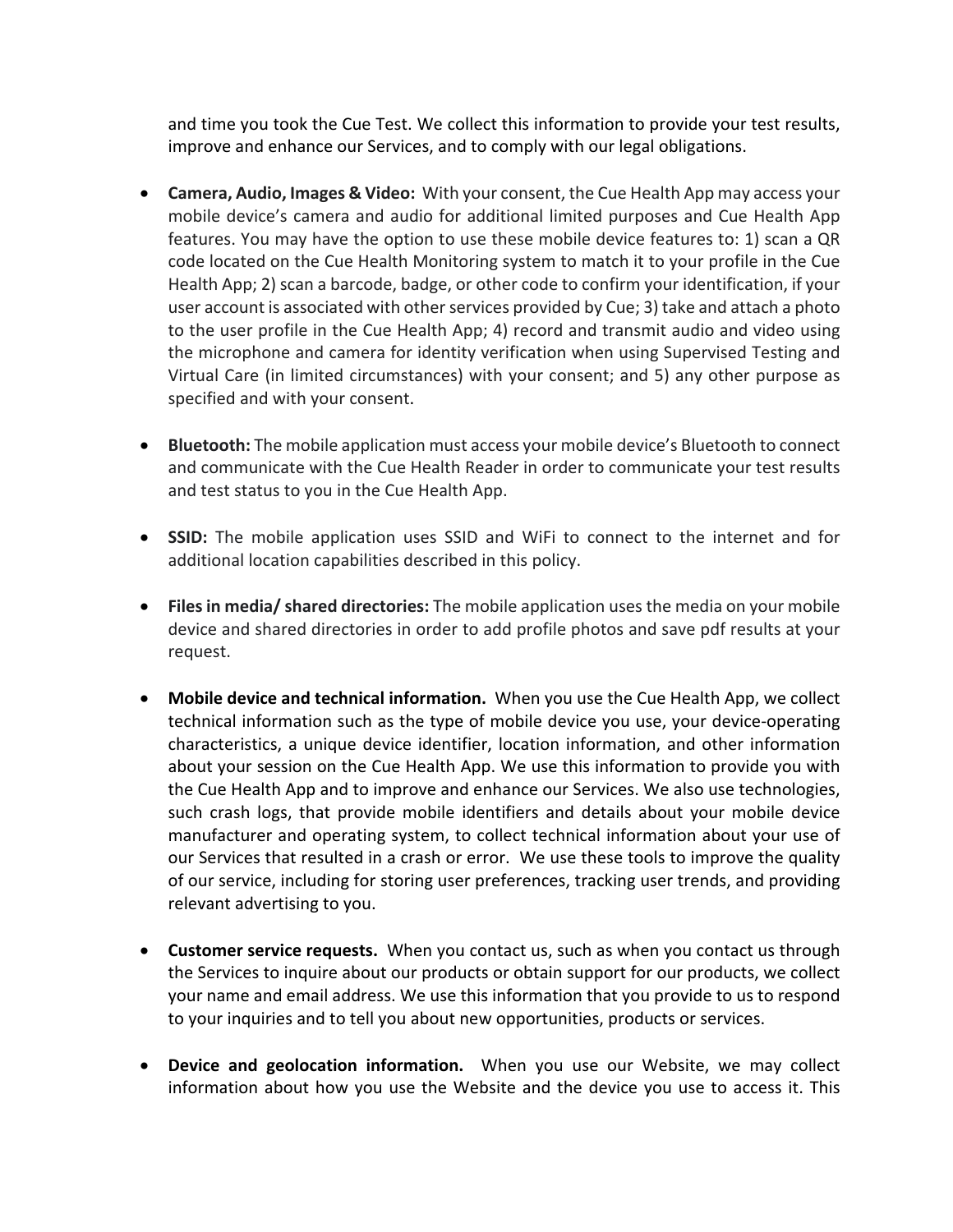includes information like your device IP address, device ID, type of browser/operating system, and information about the pages you viewed. We use this information to ensure our Website can be used on your device, to personalize and tailor your experience on the Website, and to improve the functionality of the Website by understanding general usage traffic and trends.

We may also de-identify your Personal Information and use such De-Identified Information created by us without restriction, including to create aggregate data for research, product development or enhancement, or statistical analysis.

# **How Do We Share Your Personal Information?**

We will not sell your Personal Information or Health Information to third parties.

We may share your Personal Information in limited circumstances, including for services provided to healthcare providers, and as follows:

- With subcontractors, service providers, and other third parties we use to support our business and who are bound by contractual obligations to keep Personal Information and Health Information confidential and use it only for the purposes for which we disclose to them;
- With your health care provider, health care professional, health plan, employer, employer's clinical team, health care benefits consultant, or benefits manager clinical team if your use of the Services is made available and paid for by such group or if we have the requisite authorization to do so;
- As required by law, which can include providing information as required by statute, regulation, subpoena, court order, legal process, government request, or as otherwise required by law;
- To report, either directly or indirectly, to the U.S. Food and Drug Administration or relevant government agency, adverse events related to medical device problems;
- To report to the Centers for Disease Control and Prevention or other government agencies as required for public health surveillance and related purposes; and
- For a merger, sale, or other asset transfers in connection with a corporate transaction, in which we are acquired by or merge with another company.

We may also share De-Identified Information created by us without restriction, including to create aggregate data for research, product development or enhancement, or statistical analysis.

## **Cookies**

You also provide us information in other ways, such as via your browser's cookies or through similar technologies when you use or view our Website. Cookies are text files placed on your computer to allow us to facilitate an ongoing internet interaction. We collect information such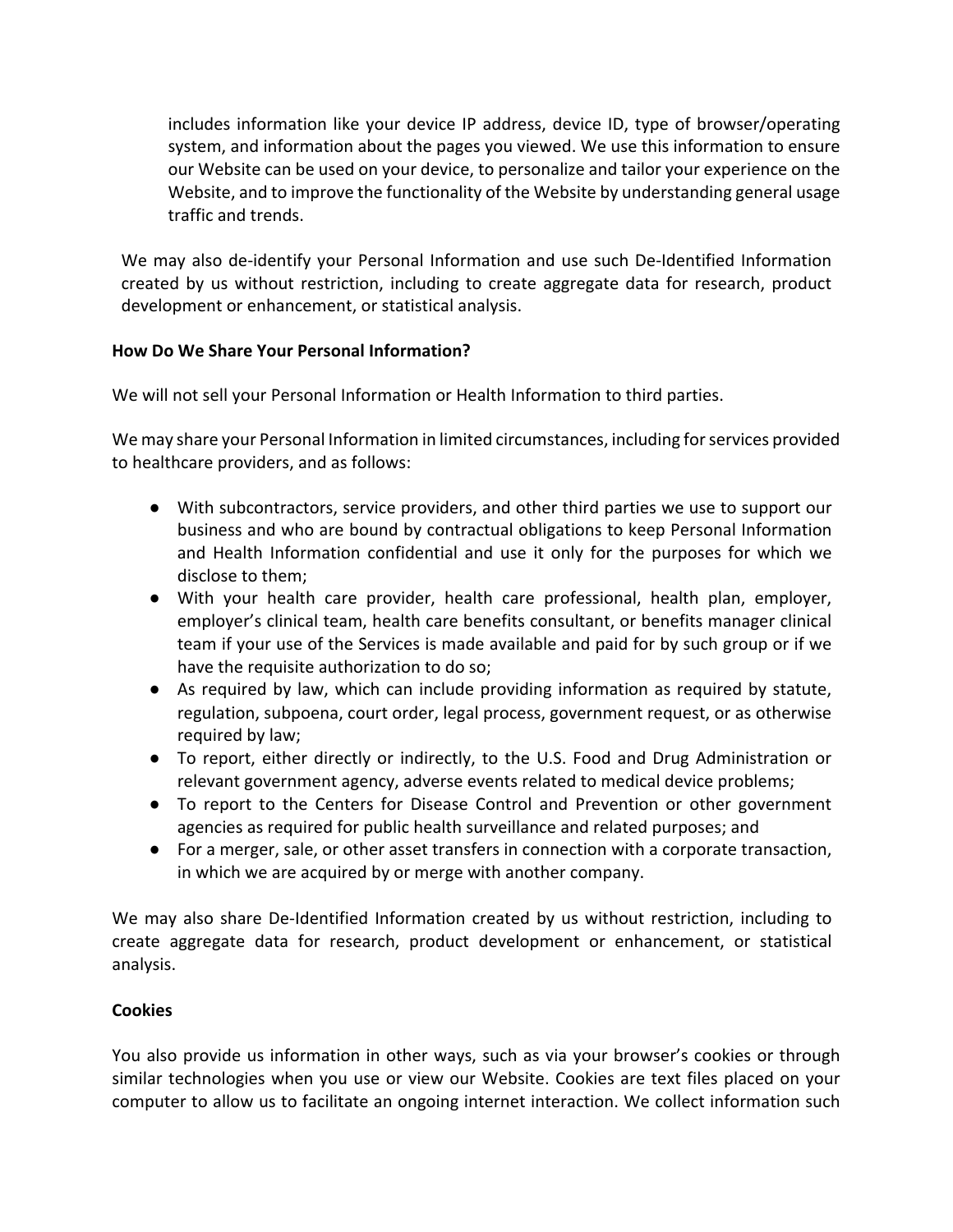as your Internet Protocol address, browser software used, requests submitted to our webservers, date and time the Website was accessed, and statistical information about which Website pages you visited. We use this information to improve the quality of our Website including for storing user preferences and tracking user trends.

We use Google Analytics to collect and process Website data. We do not share Personal Information with Google Analytics. You may access "How Google uses data when you use our partners' sites or apps", (located at www.google.com/policies/privacy/partners/, or any other URL Google may provide from time to time) to find out about how Google Analytics uses your data or how to opt out of Google Analytics.

For more information about Cue's use of cookies, please read our Cookie Policy.

## **Do-Not-Track Requests**

Cue does not track its visitors over time and does not track across third party websites to provide targeted advertising, and therefore does not respond to Do Not Track ("DNT") signals. However, some third party sites do keep track of your browsing activities when they serve you content, which enables them to tailor what they present to you. If you are visiting such sites, most web browsers will allow you to set the DNT signal on your browser so that third parties (particularly advertisers) know you do not want to be tracked.

### **How Can You Access and Update Your Information and Preferences?**

You can access and update certain information we have relating to your account (e.g., email, profile information, and preferences) by signing into your account and going to the "My Account" section of the Cue Health App.

You may also opt out of our marketing communications at any time, by clicking the "Unsubscribe" link at the bottom of the email.

#### **How Is Your Information Protected?**

We use industry standard physical, technical and administrative security measures and safeguards in compliance with HIPAA and other laws to protect the confidentiality and security of Personal Health Information. We also have safeguards in place to protect the confidentiality and security of Personal Information. However, even with these safeguards, we cannot guarantee, ensure, or warrant the security of any information you transmit to us. Therefore, we urge you to keep your Personal Information in a safe place and to use caution when sending sensitive personal information to us. You can report any security violations or breaches to us by contacting us at legal@cue.me or by calling us at 833.CUE.TEST (833-283-8378).

## **How Long Will We Keep Your Information?**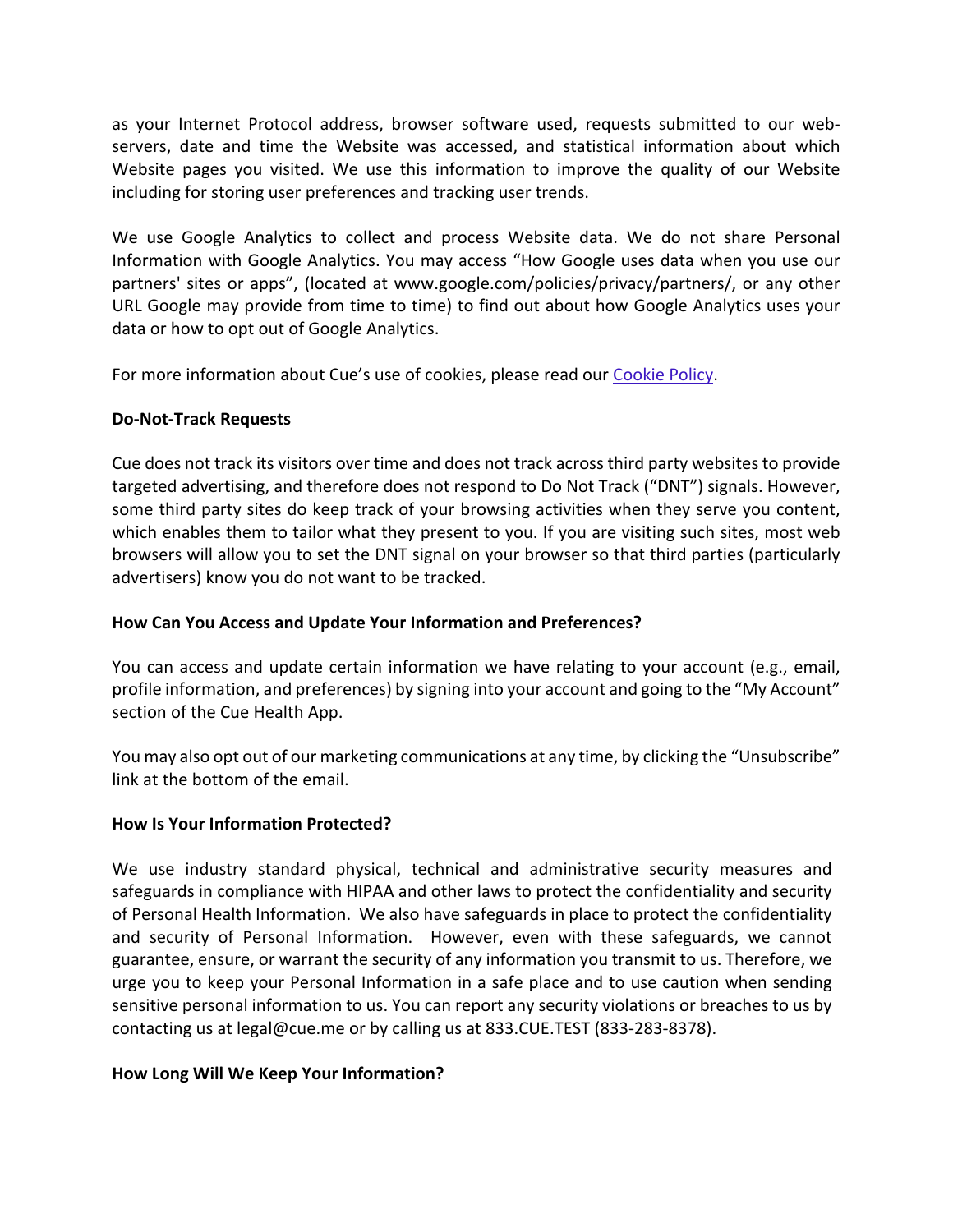We retain collected information for as long as necessary to provide you with your requested service. In certain circumstances, we also maintain Personal Information in order to comply with our legal and regulatory obligations, and to defend potential claims against Cue.

### **Note to International Users**

Our Website is operated and managed on servers located and operated within the United States, and the Cue Health App is operated and managed on secure, HIPAA-compliant cloud-based servers located and operated within the United States. By using and viewing the Website, you explicitly authorize the transfer to and processing of your Personal Information on servers located in the United States in accordance with this Privacy Policy.

### **External Links**

This Privacy Policy applies only to information we collect through the Services. The Website and Cue Health App also contains links to third party sites that are not owned or controlled by us. We are not responsible for the privacy practices of such other sites. Cue does not share Personal Information or Health Information with those other sites or services unless expressly indicated in the Privacy Policy.

### **Children's Privacy**

We are committed to protecting the privacy of children. The operation of our Cue Health App is intended for adult users over the age of 18. In the event that we learn that we have inadvertently collected personal information from a child under the age of 18 (or such older age of majority) without the consent of their parent or legal guardian, we will use reasonable efforts to quickly delete that information. Cue does not require disclosure of more information than is reasonably necessary to use the Cue Health App and Services.

A parent or legal guardian may add profiles to their account including their children aged 17 or under. However, there is no experience for children in our app and we do not offer children an account or any content. We collect the following information from parents or legal guardians about their children to enable them to manage their child's profile, review test results, and use other Services:

- First name, which may be a unique identifier or pseudonym provided at the discretion of the parent or legal guardian; middle name and last name are optional
- Relationship to the authorized account user
- Test results and other information generated through the use of the Services through the Cue Health App

Who will see my Child's personal information? Please see the section titled "How Do We Share Your Personal Information?" for details on how and why we may disclose your child's personal information.